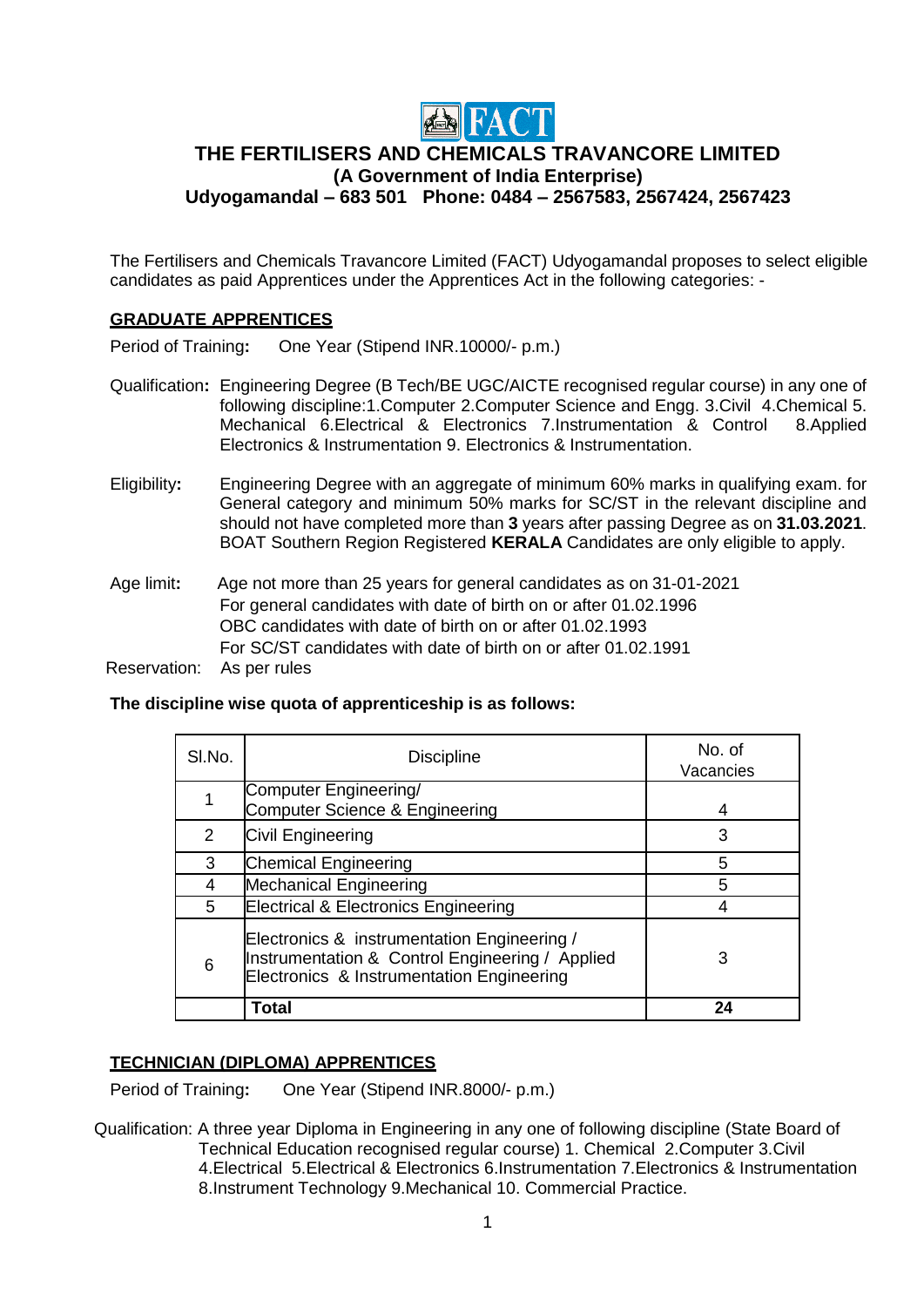- Eligibility**:** Diploma with an aggregate of minimum 60% marks in qualifying exam. for General category and minimum 50% marks for SC/ST category in the relevant discipline and should not have completed more than 3 years after passing Diploma as on 31-03-2021. BOAT Southern Region Registered **KERALA** Candidates are only eligible to apply.
- Age limit**:** Age not more than 23 years for general candidates as on 31-01-2021 For general candidates with date of birth on or after 01.02.1998. For OBC candidates with date of birth on or after 01.02.1995. For SC/ST candidates with date of birth on or after 01.02.1993.

Reservation: As per rules

## **The discipline wise quota of apprenticeship is as follows:**

| SI <sub>No</sub> | <b>Discipline</b>                                    | No. of<br>vacancies |
|------------------|------------------------------------------------------|---------------------|
|                  | <b>Chemical Engineering</b>                          | 15                  |
| 2                | <b>Computer Engineering</b>                          | 13                  |
|                  |                                                      |                     |
| 3                | <b>Civil Engineering</b>                             | 5                   |
| 4                | Electrical / Electrical & Electronics Engineering    | 5                   |
| 5                | Instrumentation Engineering, Instrument Technology / | 4                   |
|                  | Electronics & Instrumentation Engineering            |                     |
| 6                | <b>Mechanical Engineering</b>                        | 10                  |
|                  | <b>Commercial Practice</b>                           | 5                   |
|                  | Total                                                | 57                  |

**Note : The candidates belonging to the disciplines mentioned above can only apply. Engineering/Diploma in any other discipline or equivalent engineering/diploma will not be considered.**

## **Instructions to the candidates**

- **1.** Application form for Graduate / Diploma Apprentices available in FACT website [www.fact.co.in](http://www.fact.co.in/) should be downloaded and submitted to FACT Training and Development Centre before **18.02.2021**.
- 2. A copy of the following documents should be attested and sent to the address mentioned below along with the application form
	- a) 10<sup>th</sup> Pass Certificate & Mark List for Diploma / Graduate candidate.
	- b) 12<sup>th</sup> Pass Certificate & Mark List for Graduate candidate.
	- c) Graduation / Diploma Pass Certificate & Mark List.
	- d) Caste Certificate in the case of SC/ST, Non-Creamy Layer Certificate in the case of OBC candidates & EWS Certificate in the case of Economically weaker section ( which should be valid as per the date mentioned in the certificate and in any case issued not before 6 Months by an officer not less than the rank of a Thahsildar). Disability Certificate (for PwBD candidates) from competent Medical Board. (PwBD will be considered for selection to Computer Discipline and Commercial Practice Apprenticeship only).
	- e) Aadhar card.
	- f) Dependency Certificate (Applicable for dependents of FACT Employees).

Due care should be taken while **filling email id** and **phone number**. Both are **essential** for future correspondence.